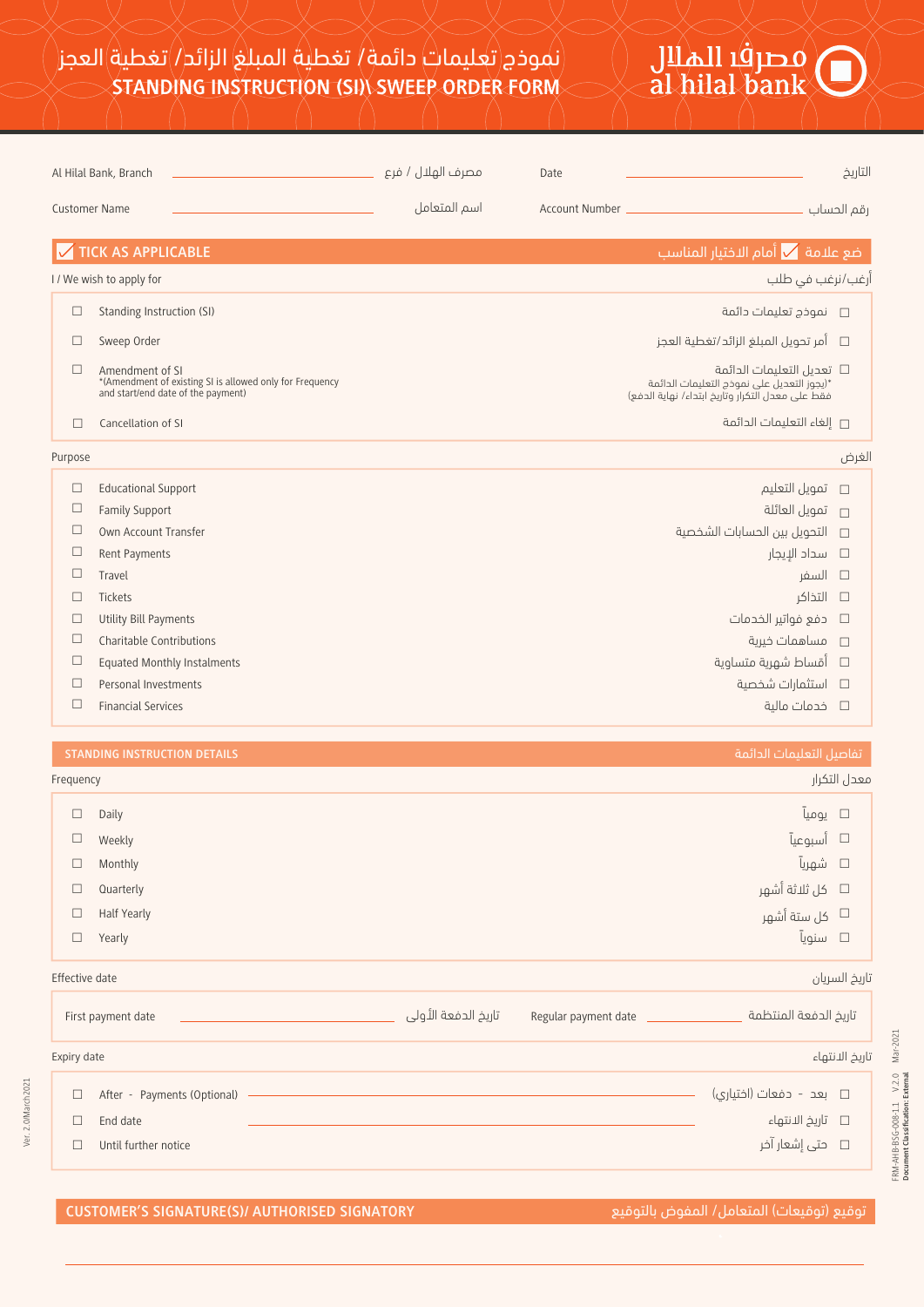### **PAYMENT DETAILS (Other than Al Hilal Bank) Only for New SI**

تفاصيل السداد (بخلاف مصرف الهلال) فقط للتعليمات الدائمة الجديدة

Jilall i g<br>al hilal bank

### Please complete the form in BLOCK letters

| Currency                                                             |                                                                 | العملة                                                                                        |
|----------------------------------------------------------------------|-----------------------------------------------------------------|-----------------------------------------------------------------------------------------------|
| Amount (in figures)                                                  |                                                                 | المبلغ (بالأرقام)                                                                             |
| Amount in words                                                      |                                                                 | المبلغ بالحروف                                                                                |
| Beneficiary name                                                     |                                                                 | اسم المستفيد                                                                                  |
| <b>Beneficiary Address</b>                                           |                                                                 | عنوان المستفيد                                                                                |
| Beneficiary Ac No                                                    |                                                                 | رقم حساب<br>المستفيد                                                                          |
| Beneficiary bank                                                     |                                                                 | بنك المستفيد                                                                                  |
| SWIFT/ Sort code/<br><b>IBAN/ABA/</b><br>FedwireID/ CHIPS UID/ Other | البرقي/ رقم التعريف العام بنظام مقاصة المدفوعات بين البنوك/أخرى | رمز السويفت /<br>رمز التصنيف / آيبان /<br>رمز التوجيه/ رقم التعريف بالشبكة الفيدرالية للتحويل |
| City/State & Country                                                 |                                                                 | الدولة / البلد/<br>المقاطعة                                                                   |
|                                                                      |                                                                 |                                                                                               |
| <b>Only for New SI</b>                                               | <b>PAYMENT DETAILS (Within Al Hilal Bank)</b>                   | تفاصيل السداد (ضمن مصرف الهلال)<br>فقط للتعليمات الدائمة الحديدة                              |
| Please complete the form in BLOCK letters                            |                                                                 |                                                                                               |
| Currency                                                             |                                                                 | العملة                                                                                        |
| Amount (in figures)                                                  |                                                                 | المبلغ (بالأرقام)                                                                             |
| Amount in words                                                      |                                                                 | المبلغ بالحروف                                                                                |
| Beneficiary name                                                     |                                                                 | اسم المستفيد                                                                                  |

رقم حساب المستفيد No Ac Beneficiary

|          | Please maintain a minimum balance of                                    | 1 □ _ يرجى الاحتفاظ برصيد لا يقل عن                    |  |
|----------|-------------------------------------------------------------------------|--------------------------------------------------------|--|
|          | in Account No                                                           | في الحساب رقم                                          |  |
|          | in the name of                                                          | المفتوح باسم                                           |  |
|          | by transferring from<br>my/our account                                  | عن طريق التحويل من<br>حسابی/ حسابنا                    |  |
| $2 \Box$ | If the balance in the above mentioned<br>account exceeds the balance of | 2     □   إذا زاد الرصيد في الحساب<br>المذكور أعلاه عن |  |
|          | please transfer the excess<br>Amount to Account No.                     | يرجى تحويل المبلغ الزائد<br>إلى الحساب رقم             |  |
|          | in the name of                                                          | المفتوح باسم                                           |  |

Ver. 2.0/March2021

Ver. 2.0/March2021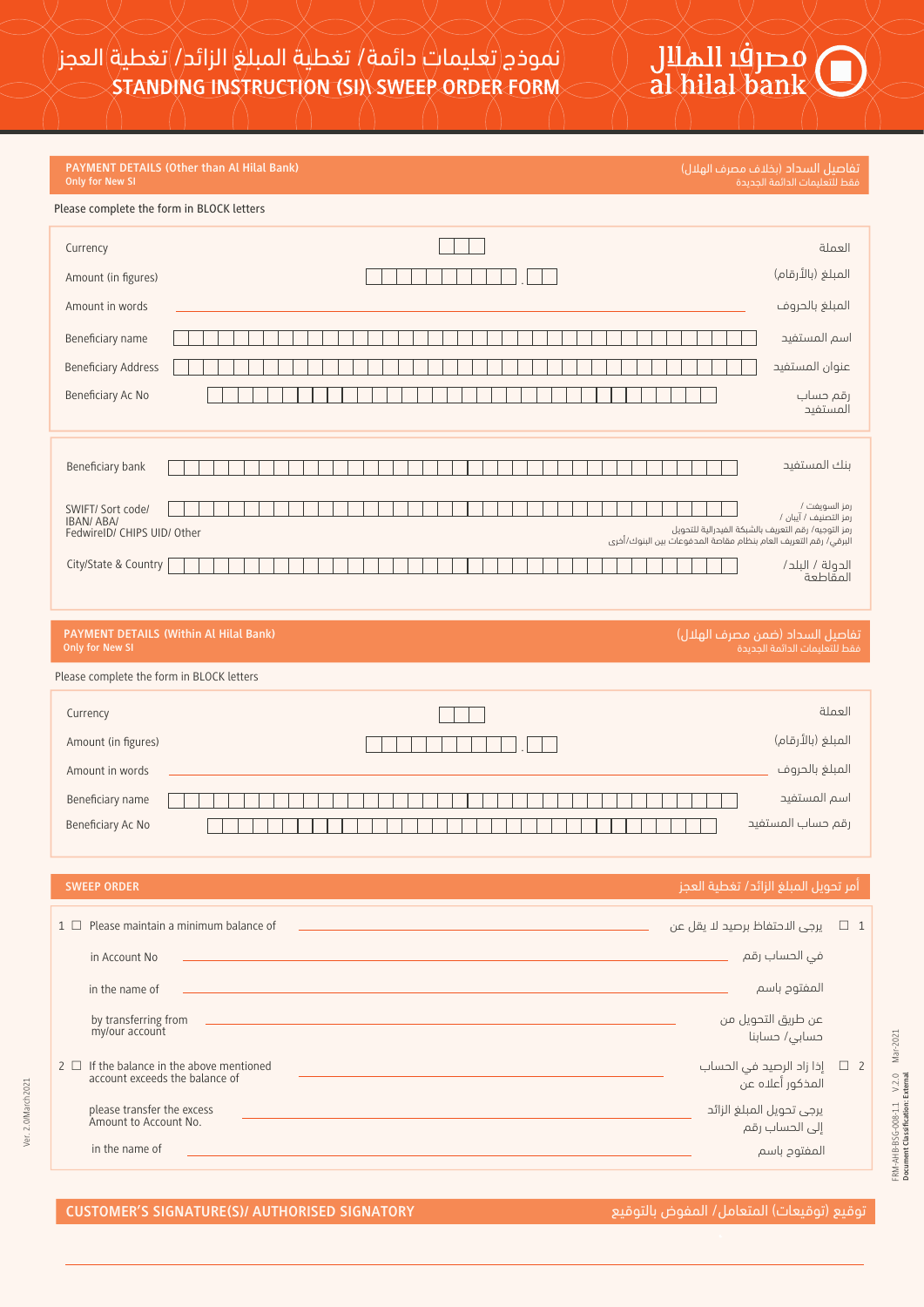| $\rm lll$ اله $\rm lll$ |  |  |
|-------------------------|--|--|
| al hilal bank           |  |  |
|                         |  |  |

| $3 \Box$ | Please cover the shortfall<br>of Amount             | ِ 3           إذا نقص الرصيد عن الحساب<br>المذكور أعلاه |  |
|----------|-----------------------------------------------------|---------------------------------------------------------|--|
|          | please transfer the excess<br>Amount to Account No. | يرجى تغطية العجز في<br>الحساب رقم                       |  |
|          | in the name of                                      | المفتوح باسم                                            |  |
|          | from the above<br>mentioned Account                 | من الحساب<br>المذكور أعلاه                              |  |
|          |                                                     |                                                         |  |

## رسوم الحوالة (حال تطبيقها) (Applicable If Applicable If Applicable If (CHARGE REMITTANCE CHARGE REMITTANCE CHARGE RE

| From transfer amount<br>(not applicable for SWEEP) | من مبلغ التحويل<br>.<br>(غير المطبق بشأن sweep) |  |
|----------------------------------------------------|-------------------------------------------------|--|
| From A/C No.                                       | د من حساب رقم $\square$                         |  |

# **Terms & Condition of Al Hilal Bank Governing Standing Instructions** الدائمة التعليمات لها الخاضعة الهلال مصرف وأحكام شروط

أوافق/ نوافق على الشروط والأحكام الآتية التي تحكم طلب (طلبات) التعليمات الدائمة التي تضاف إلى<br>الشروط والأحكام العامة لمصرف الهلال الخاصة بالحسابات والخدمات المصرفية التي تحدد الشروط والأحكام<br>لخاصة بتشغيل حسابى/ حساباتنا.

1. يحتفظ مصرف الهلال بالحق فـي عـدم معالجـة التعليمـات الدائمـة أو تأخيرهـا، إذا رأى مصرف الهـلال أن<br>المعلومات المقدمة غير كاملة، أو غير واضحة بما فيه الكفاية، أو لـم تتم مقاصة/ توفير الأمـوال فـي الحسـاب<br>العربية المتحدة

2. يقـوم مصـرف الهـلال بمعالجـة التعليمـات الدائمـة فقـط مـن الحسـاب الـذي حددتـه/ حددنـاه ليكـون حسـاب<br>عدين ولن يتحمل مصرف الهلال مسؤولية معالجة المدفوعات من أي حساب آخر.

3. يجوز لمصرف إلهلال، حسب تقديره المطلق، إعطاء الأولوية لتنفيذ مدفوعات التعليمات الدائمة على أي<br>عدفوعات أخرى أيا كانت، مثل الشيكات المقدمة من خلال المقاصة، الشيكات المستحقة لتقديمها بدلاً من<br>لتسوية المالية، أو المدفوعات ا

4. لا يتحمل مصرف الهلال المسؤولية عن أي خسائر أو أضرار مباشرة أو غير مباشرة قد أتحملها/ نتحملها نتيجة<br>أـي تأخير أو خسائر أثناء الإرسال أو أخطاء في الإرسال أو/ وأي من البنوك المراسلة لمصرف الهلال التي تم<br>نكليفها بإجراء وتن

5. تُحبّر جميـع التعديـلات والإلغـاءات الخاصـة بتعليماتــى/ تعليماتنــا الدائمـة خطيـاً، مـن خـلال نمـوذج معيـن مـن<br>مـصرف الهلـان ويتم تقديمه وقبوله فـي مقار مصرف الهلـال قبل أكثر من ثلاثة (3) أيام عمل من تنفيذ أي من<br>هذه

ة. أفــوض/ نفــوض مصــرف الهــلال ليخصــم أي وجميــع الرســوم والتكاليــف التــي يتكبدهـا مصــرف الهـلال نتيجـة<br>لتنفيذ تعليماتي/ تعليماتنا من أي من حساباتي/ حساباتنا.

7. أوافــق/ نوافــق بموجبــه علــي تعويـض مصــرف الهــلال وإبــراء ذمتـه مــن وضــد جميــع الخســـائر والالتزامـات<br>والرســوم والتكاليف والنفــقات (بمــا فــي خــكــا التكاليف القانونية) التــي تكيدها أو قد يتكبحها مصرف ال قِبَلَى/ قِبلنا.

8. بنــاءً علــي التقديــر المطلــق لمصــرف الهـلال، يجــوز تعديـل هــذه الشــروط والأحــكام مــن آن لآخــر، وتســري تلــك<br>الشروط والأحكام المعدلة عند إرسال إخطار إلى العميل بالطريقة التي يراها مصرف الهلال مناسبة.

۶. تخضـع جميـع النزاعات المتعلقة بهـذه الشـروط والأحكام لقوانين دولـة الإـمـارات العربيـة المتحـدة، شـريطة ألا<br>تتعـارض تلـك القوانين مـع أحـكام الشـريعة الإـسـلامية وفقًا لمـا تحـدده هيئـة الفتـوى والرقابـة الشـرعية لمصـر الهلال.

.10 فـي حالـة عـدم اسـتطاعة مصـرف الهـلال تنفيـذ ثـلاث (3) دفعـات متتاليـة بسـبب عـدم كفايـة الرصيـد تعتبـر التعليمات الدائمة ملغاة دون إشعار.

2021 .11 أقــر أننــي قــد قــرأت وفهمــت وأوافــق علــى جميــع شــروط وأحــكام إعفــاء وإخــلاء المســؤولية المتعلقــة باسـتخدام ¨وســائل الاتصــال الإلكترونيــة حســب التفاصيـل الــواردة ˙فـي موقــع المصــرف.<br>ا**ضغط هنا للاطلاع على الشروط والأحكام.** (ينطبق فقط إذا كنت تملأ النموذج الرقمــي). Mar-

account/s.

deems appropriate.

I/ We agree to the Terms and Conditions stated above

# **CUSTOMER'S SIGNATURE(S)/ AUTHORISED SIGNATORY** بالتوقيع المفوض /المتعامل) توقيعات (توقيع

I/We hereby agree to the following Terms & Conditions governing the request(s) for standing<br>Instructions (SI) which is in addition to Al Hilal Bank's (AHB) General Terms and Conditions for<br>Accounts and Banking Service spec

1. AHB reserves the right not to process or delay this SI, if AHB is of the opinion that the<br>information given is incomplete, or is not sufficiently clear, or funds have not been<br>cleared/available in the account or does no

2. AHB shall process the SI only from the account specified by me/us to be debited and shall not hold AHB responsible to process payments from any other account.

3. AHB at its absolute discretion may prioritize to execute the SI payment over any other<br>payment whatsoever such as cheques presented through clearing/cheques due for presentment<br>in lieu of finance settlement, or other pa

4. AHB shall not be responsible for any direct or indirect losses or damage which I/We may<br>sustain as a result of any delays, losses in transit, errors of transmission, or/and any of AHB's<br>correspondent banks that have bee

5. All amendments and cancellations of my/our SI shall be in writing, through an AHB's<br>prescribed form and presented and accepted at the counters of AHB more than three (3)<br>working days prior to the execution of any such i

6. I/We hereby authorize AHB to debit any of my/our account (s) for any and all charges and costs that AHB would incur as a result executing my/our instructions.

7. I/We hereby agree to indemnify AHB and hold AHB harmless from and against all losses,<br>liabilities, costs, charges , damages and expenses (including legal costs) which may be incurred<br>or sustained by AHB as a result of c

8. Upon the absolute discretion of AHB, these Terms and Conditions may be amended from time to time, and shall be effective upon serving a notice to the customer in a manner AHB

9. All disputes relating to these terms and conditions shall be governed by the laws of the<br>United Arab Emirates, provided that such law does not conflict with the rules an principles of<br>the Islamic Shari'a as determined b

10. If AHB is unable to effect 3 consecutive payments due to insufficient fund, the Standing Instructions will be treated as cancelled without notification.

أوافق/ نوافق على الشروط والأحكام الخاصة بـالتعليمات الدائمة الواردة أعلاه. FRM-AHB-BSG-008-1.1 V.2.0 Mar-2021 **Document Classification: External**

FRM-AHB-BSG-008-1.1<br>Document Classification:

 $V.2.0$ ivternal

Please email the completed Form with signature and copy of valid Emirates ID to contactus@ALHILALBANK.AE from your registered email address to proceed with this request

يرجى إرسال النموذج المكتمل مع التوقيع ونسخة من بطاقة الهوية الإماراتية السارية إلى<br>contactus@ALHILALBANK.AE من عنوان بريدك الإلكتروني المسجل لدينا لمتابعة هذا الطلب